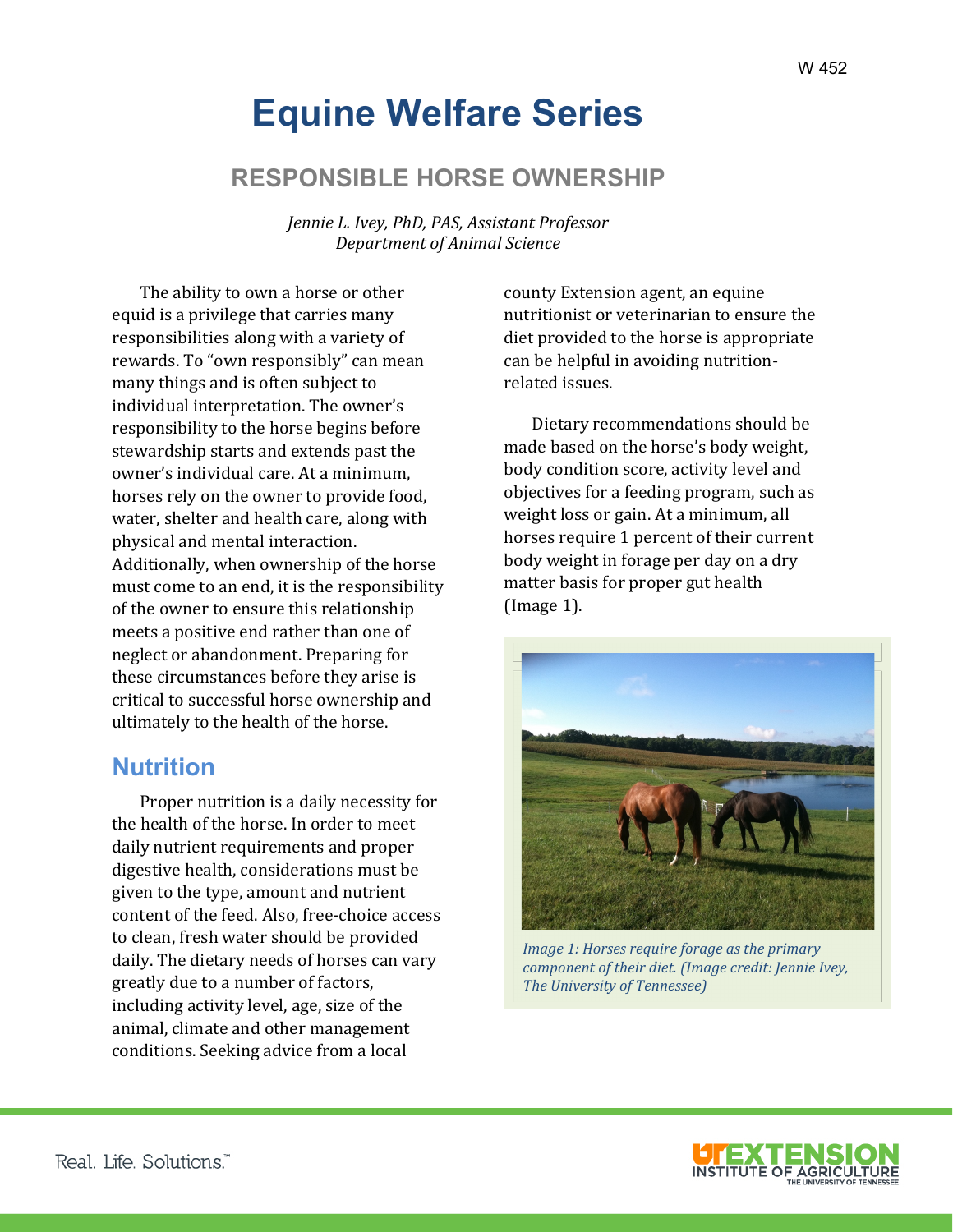Ideally, horses should consume between 2-2.5 percent of their current body weight in forage per day on a dry matter basis, and often at this intake amount, the horse's maintenance nutritional needs are met. Concentrate feeds can be used to provide additional nutrients and prevent any deficits in the diet that the forage was unable to provide to the animal. When feeding concentrates, it is important that no more than 0.75 percent of the horse's current body weight should be fed in one meal. This is to ensure that all the simple carbohydrates, or starches and sugars, are digested and absorbed before reaching the hindgut. If large amounts of simple carbohydrates are rapidly fermented within the cecum, colic and laminitis may result. Free access to clean, fresh water should be available to the horse at all times.

#### **Shelter**

Horses are well adapted to survive in a variety of environmental extremes if they are given the chance to acclimate and are provided with adequate feed and water. All horses should be provided with free access to shelter in the event they elect to seek protection from the weather. Adequate shelter can vary in size and form, largely dependent on the amount of horses using the shelter and general climate. While runin sheds or barns are often the most widely accepted form of shelter, natural shelter such as trees or rock formations can also be adequate to shield horses from wind or provide shade from the sun. Any shelter should be tall enough to allow the horse to stand with its head and neck in a normal position with adequate clearance above its head to prevent injury and accommodate all horses in the vicinity. Typically, shelters are built between 9 and 12 feet tall and offer good drainage. Adequate structure ventilation is equally as important to

prevent respiratory irritation and free exchange of airflow.

### **Health Care**

Horses, like humans and other animals, require routine health care to prevent disease, along with veterinary care when problems arise (Image 2). Preventative health care can range from the minimum recommended core vaccinations and parasite management to a much more detailed program, depending on the horse's risk of exposure. Additionally, horses and other equids require dental examinations and routine hoof care. At a minimum, horses should be observed once a day, especially during times of increased stress, foaling, or when introducing new horses to the herd.



*Image 2: Health Care (Image credit: UT Department of Animal Science)*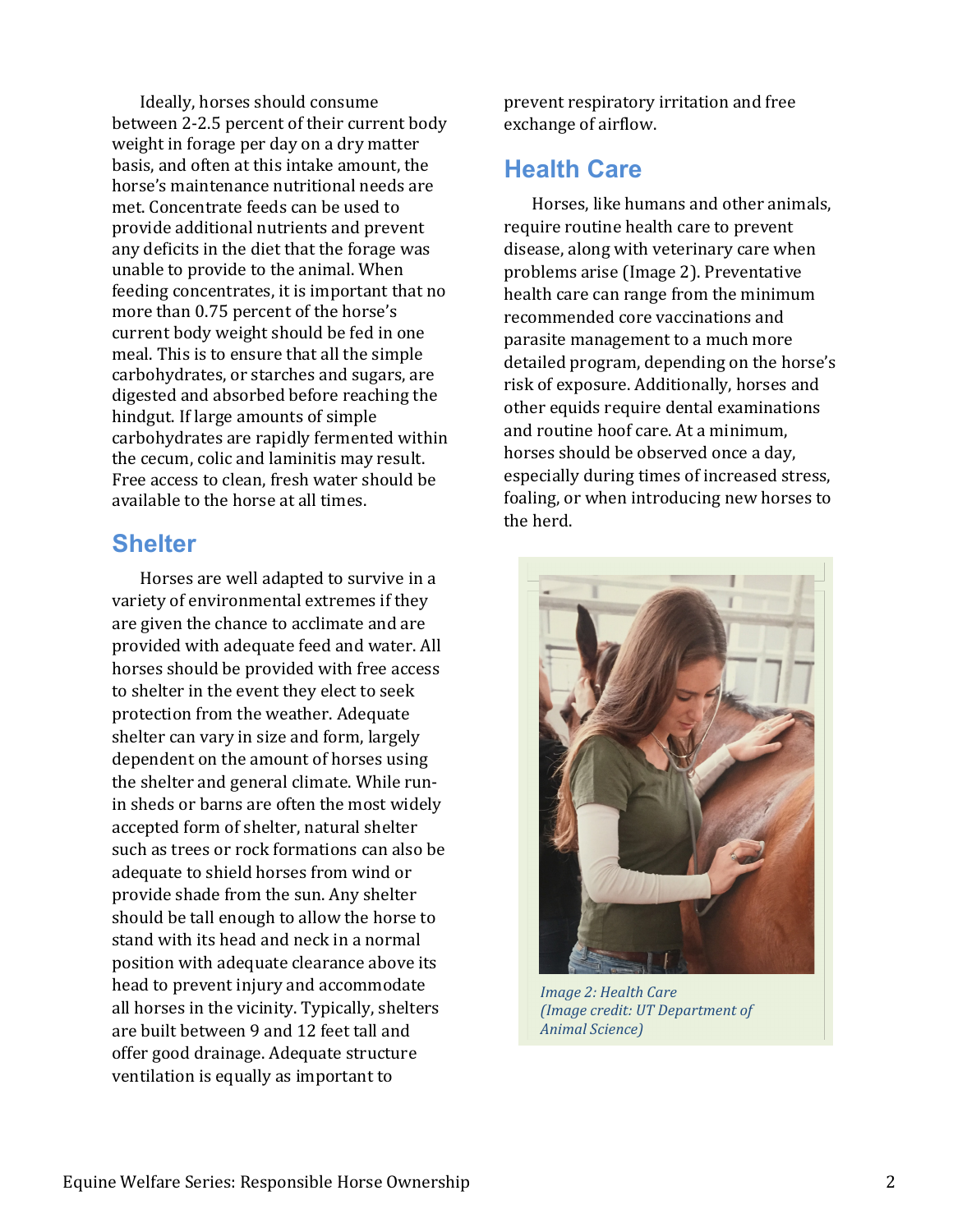# **Responsible Breeding**

The process of reproduction is an aweinspiring, educational process and often crosses the mind of many horse owners. The decision to breed should be made with great consideration and care. There are numerous pros and cons to breeding, and it is important for owners to honestly and truthfully evaluate their individual situation before electing to breed. Often, there is a large cost associated with breeding, including stud fees and veterinary care.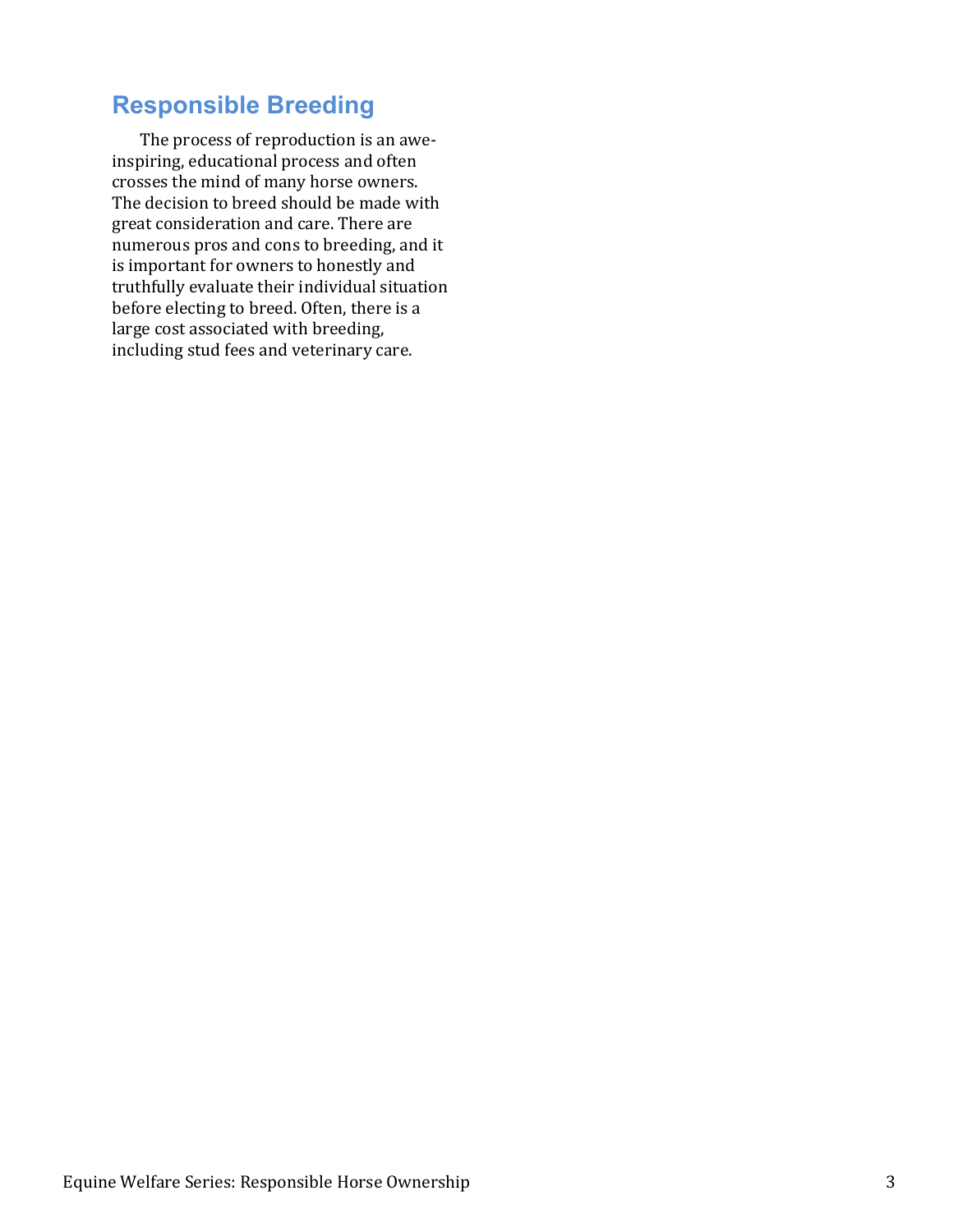The mare should be in good health and body condition in order to sustain the stress of pregnancy and lactation. Increased feed or boarding costs will also occur as the mare requires additional food and water throughout the gestation and lactation periods. Newborn foals also require veterinary care during the first few months of life that can become quite costly (Image 3).



*Image 3: Responsible breeding is an important aspect of horse ownership. (Image credit: Holly Spooner, Middle Tennessee State University)*

Overall, the largest and hardest decision for the owner to make is why to breed. For example:

- Do the mare and stallion have excellent bloodlines and a decent show record, or have they fallen short of her performance expectations and breeding is a backup option?
- Do the mare and stallion possess good conformation, free of unsoundnesses and/or conformation faults?
- Have either the mare or the stallion had any offspring? If so, how have they performed?
- Are the mare and stallion free of any genetic diseases or traits known to be linked genetically?
- What will be done with the foal? What is the outcome if the foal fails to meet initial expectations (e.g., color, height, disposition)?
- If the foal/weanling/yearling does not bring the desired sale price, what will happen? If unable to sell, what will be done with the foal?

Although these questions can be challenging to answer in a hypothetical setting, when evaluating a horse for breeding all need to be considered carefully and answered honestly. If there is any doubt or concern, it is better to err on the side of caution and refrain from breeding. Especially in light of the current unwanted horse population in the United States today, responsible breeding is extremely important and must not be taken lightly.

## **The Unwanted Horse**

Situations often arise when equine owners realize they are in a position in which they no longer want, can afford, or can use their horse at the desired level. The American Horse Council (AHC) and the Unwanted Horse Coalition (UHC) strongly encourage horse owners to follow the mantra of, "horse owners should own responsibly," as detailed in the above section. In 2006, approximately 105,000 horses were processed in the United States at one of the three operating equine slaughter facilities. As regulations governing UDSA inspectors at equine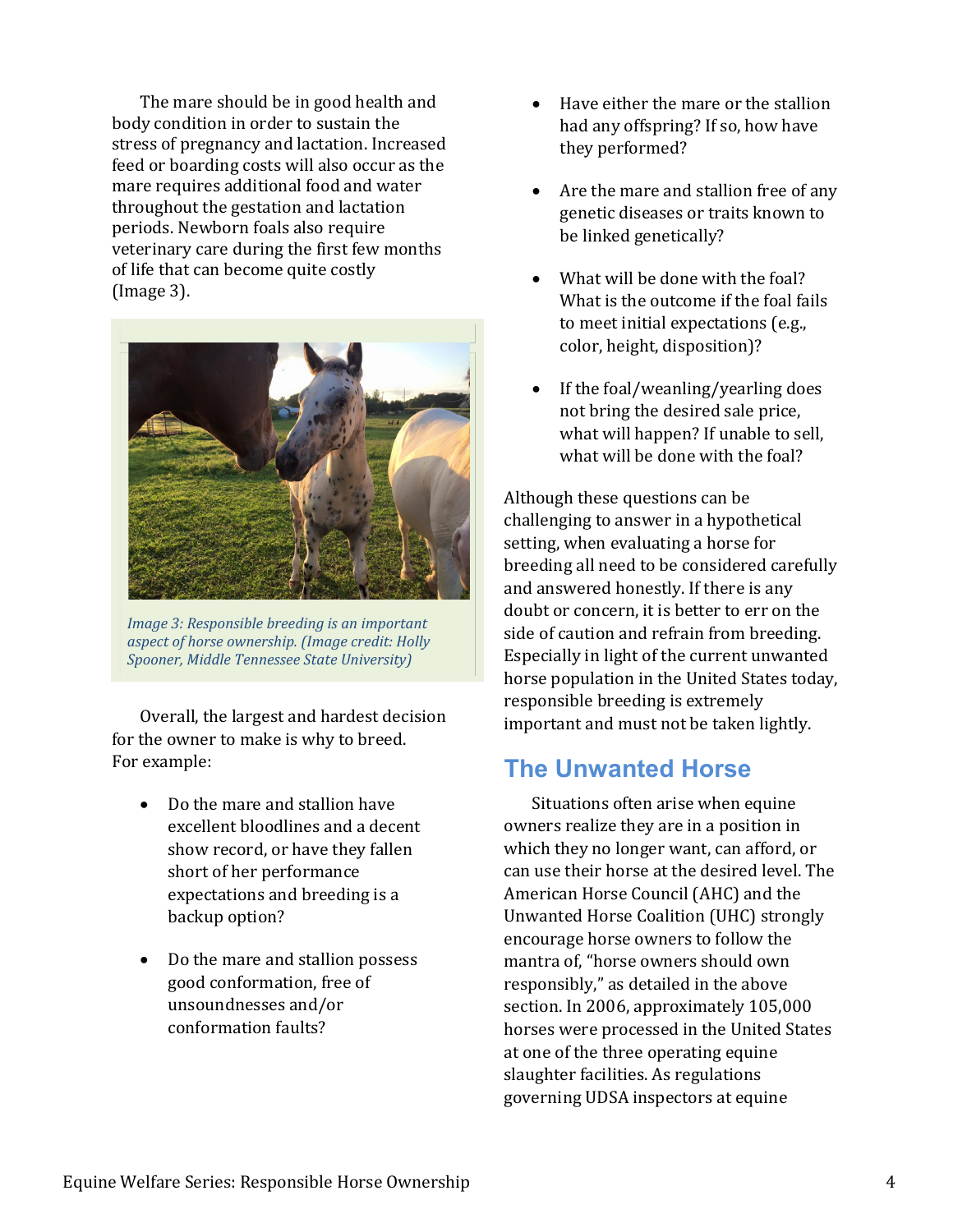slaughter facilities changed in 2007, the number of unwanted horses began to rise because this humane end-of-life option was no longer available to many horse owners. Annually, many horses still are exported safely and processed humanely within Mexico and Canada. Further, the price a grade horse can bring at sale has dropped, because horses are not used for commodity production in the United States. While some horse owners cringe at the thought of sending horses to slaughter, the option for euthanasia at a processing plant is often much more humane than neglect, abandonment and suffering animals can face when no longer cared for properly. In light of this change in processing plant regulations within the United States, the equine industry is left with many questions regarding the unwanted horse population in the country.

# **Life Span and Disposition of Horses**

While every owner hopes their horse will live a long, healthy life, it is important to be prepared for difficult end-of-life decisions before they arise. Many horses live well into their 20s or 30s, with good health care, management and exercise, yet life-threatening emergencies can arise quickly and often without warning. Make plans for disposing of horse carcasses (e.g., burial on property, composted, brought to landfill) before the situation arises to minimize any complications or problems.

A large component of responsible horse ownership is ensuring a way for the horse to continue receiving care if the owner is unable and/or providing a humane end-oflife option when the appropriate time comes. If possible, it is always best to find suitable new ownership or care for the

horse over euthanasia if the horse is healthy otherwise. Similarly, a humane endof-life is a far more desirable and kind decision over neglect and abuse in the event adequate care cannot be maintained. Options to consider if keeping a horse is no longer an option include (adapted from the Unwanted Horse Coalition, 2008):

- Selling the horse privately for a second career or as a pasture mate.
- Selling the horse at auction or trading for a more suitable horse.
- Donation to a worthy, reputable organization.
- Retirement.
- Humane euthanasia.

Euthanasia can be translated back to Greek roots meaning "good death," and when completed correctly can provide a humane method to end suffering or pain. The American Veterinary Medical Association (AVMA) recognizes penetrating captive bolt, gunshot and barbiturate overdose administered by a veterinarian as acceptable methods of euthanasia. Each method has its advantages and disadvantages and should be considered on a case-by-case basis. Additionally, each method requires knowledge and skill to be completed with efficiency and without pain or discomfort to the horse. It is also important to consider what will be done with the carcass after death, as some regions of the country have legal restrictions on how livestock can be disposed. Check with your veterinarian, local Extension office or government agency to determine the regulations in your area and create a plan in the event one is needed in the future.